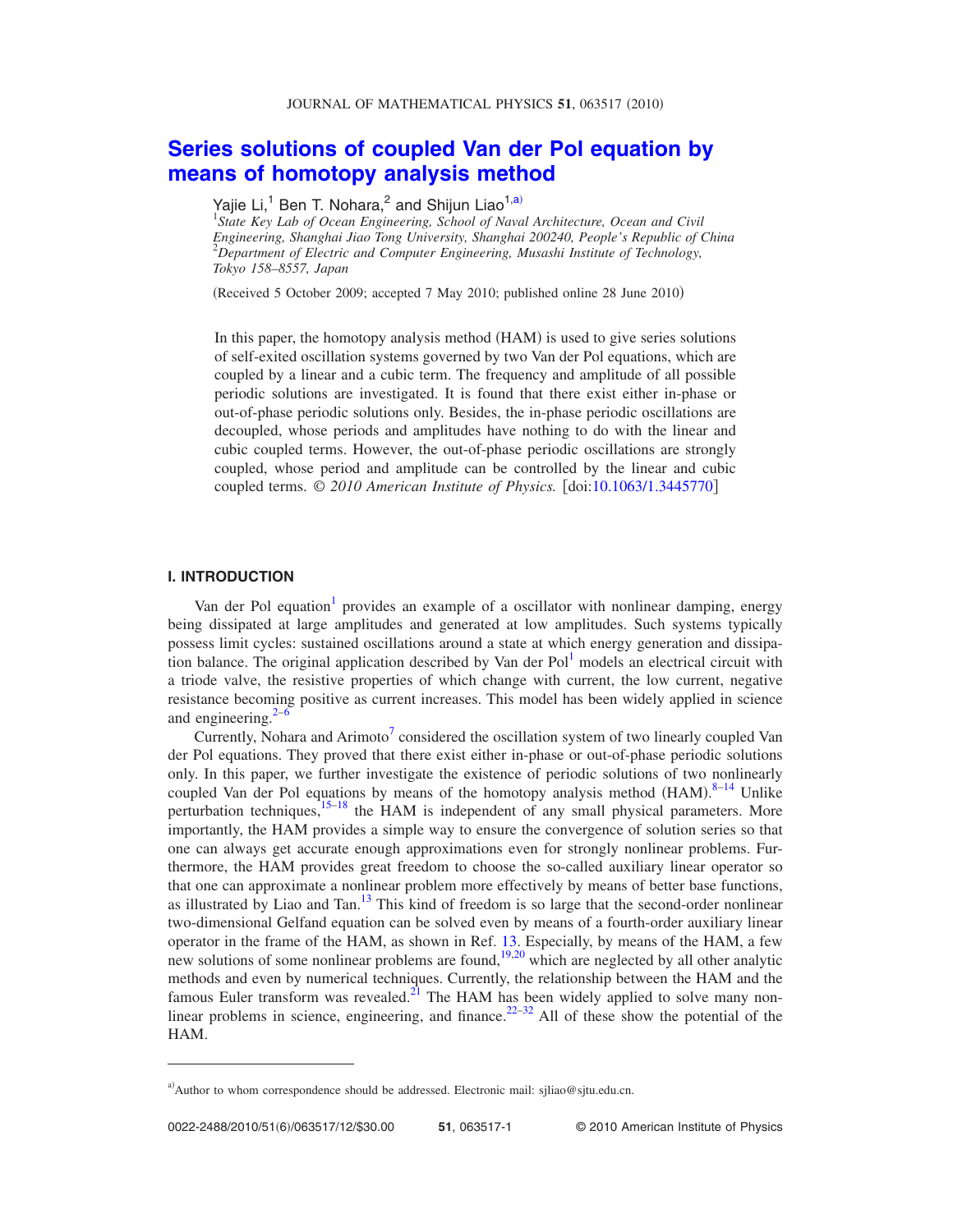## <span id="page-1-0"></span>**II. THE HAM APPROACH**

Let us consider the periodic solutions of the two coupled Van der Pol equations,

$$
\begin{cases} \n\ddot{y} + \varepsilon (y^2 - 1) \dot{y} + y = k(y - z) + \mu (y^3 - z^3) \\
\ddot{z} + \varepsilon (z^2 - 1) \dot{z} + z = k(z - y) + \mu (z^3 - y^3), \n\end{cases} \tag{1}
$$

where the dot denotes the derivative with respect to the time  $t$ ,  $\varepsilon$  is a physical parameter for typical Van der Pol oscillations, and  $k$  and  $\mu$  are the linear and nonlinear couple parameters, respectively. It is well known that free oscillations of self-excited systems have periodic limit cycles independent of initial conditions. Periodic solutions of self-exited systems contain two important physical parameters, i.e., the angular frequency  $\omega$  and the amplitude  $\alpha$ .

First of all, let us assume that the two periodic solutions  $y(t)$  and  $z(t)$  have the same period. Then, without loss of generality, we consider the initial conditions,

$$
y(0) = \alpha, \quad \dot{y}(0) = 0, \quad z(0) = c\alpha, \quad \dot{z}(0) = \alpha \omega d,
$$
 (2)

<span id="page-1-1"></span>where  $\omega$  and  $\alpha$  denote the angular frequency and amplitude of the periodic solution  $y(t)$ , and the amplitude of the periodic solution  $z(t)$  is determined by *c* and *d*, respectively. Note that  $\omega$ ,  $\alpha$ , *c*, and *d* are unknown constants.

Let  $\tau = \omega t$  denote a new time scale. Under the transformation

$$
\tau = \omega t, \quad y(t) = \alpha u(\tau), \quad z(t) = \alpha v(\tau), \tag{3}
$$

<span id="page-1-4"></span>the two original equations  $(1)$  $(1)$  $(1)$  and its initial conditions  $(2)$  $(2)$  $(2)$  become

 $\epsilon$ 

$$
\begin{cases}\n\omega^2 u'' + \omega \varepsilon (\alpha^2 u^2 - 1) u' + u = k(u - v) + \mu \alpha^2 (u^3 - v^3) \\
\omega^2 v'' + \omega \varepsilon (\alpha^2 v^2 - 1) v' + v = k(v - u) + \mu \alpha^2 (v^3 - u^3)\n\end{cases}
$$
\n(4)

<span id="page-1-2"></span>and

$$
u(0) = 1, \quad u'(0) = 0, \quad v(0) = c, \quad v'(0) = d,\tag{5}
$$

where the prime denotes the derivative with respect to  $\tau$ . The above coupled nonlinear differential equations can be solved by means of the  $HAM$ , $^{11}$  as shown in the following sections.

Obviously, the periodic solutions of the two coupled self-exited oscillation systems  $u(\tau)$  and  $v(\tau)$  can be expressed by a set of periodic functions,

$$
\{\cos(n\tau), \sin(n\tau)|n=1,2,\ldots\}
$$

<span id="page-1-3"></span>that

$$
u(\tau) = \sum_{n=1}^{+\infty} \left[ a_n \cos(n\tau) + b_n \sin(n\tau) \right], \quad v(\tau) = \sum_{n=1}^{+\infty} \left[ \beta_n \cos(n\tau) + \gamma_n \sin(n\tau) \right],\tag{6}
$$

where  $a_n$ ,  $b_n$ ,  $\beta_n$ ,  $\gamma_n$  are constant coefficients. This provides us the so-called solution expressions of  $u(\tau)$  and  $v(\tau)$ , respectively.

Let  $\omega_0, \alpha_0$  denote the initial approximation of the frequency  $\omega$  and the amplitude  $\alpha$ , respectively. Considering initial conditions  $(5)$  $(5)$  $(5)$  and solution expression  $(6)$  $(6)$  $(6)$ , it is natural to choose the initial guess,

$$
u_0(\tau) = \cos(\tau), \quad v_0(\tau) = c_0 \cos(\tau) + d_0 \sin(\tau), \tag{7}
$$

where  $c_0$  and  $d_0$  are initial approximations of the unknown parameters *c* and *d*. Note that  $c_0$  and  $d_0$ are unknown now.

To obey solution expression ([6](#page-1-3)), we choose such an auxiliary linear operator,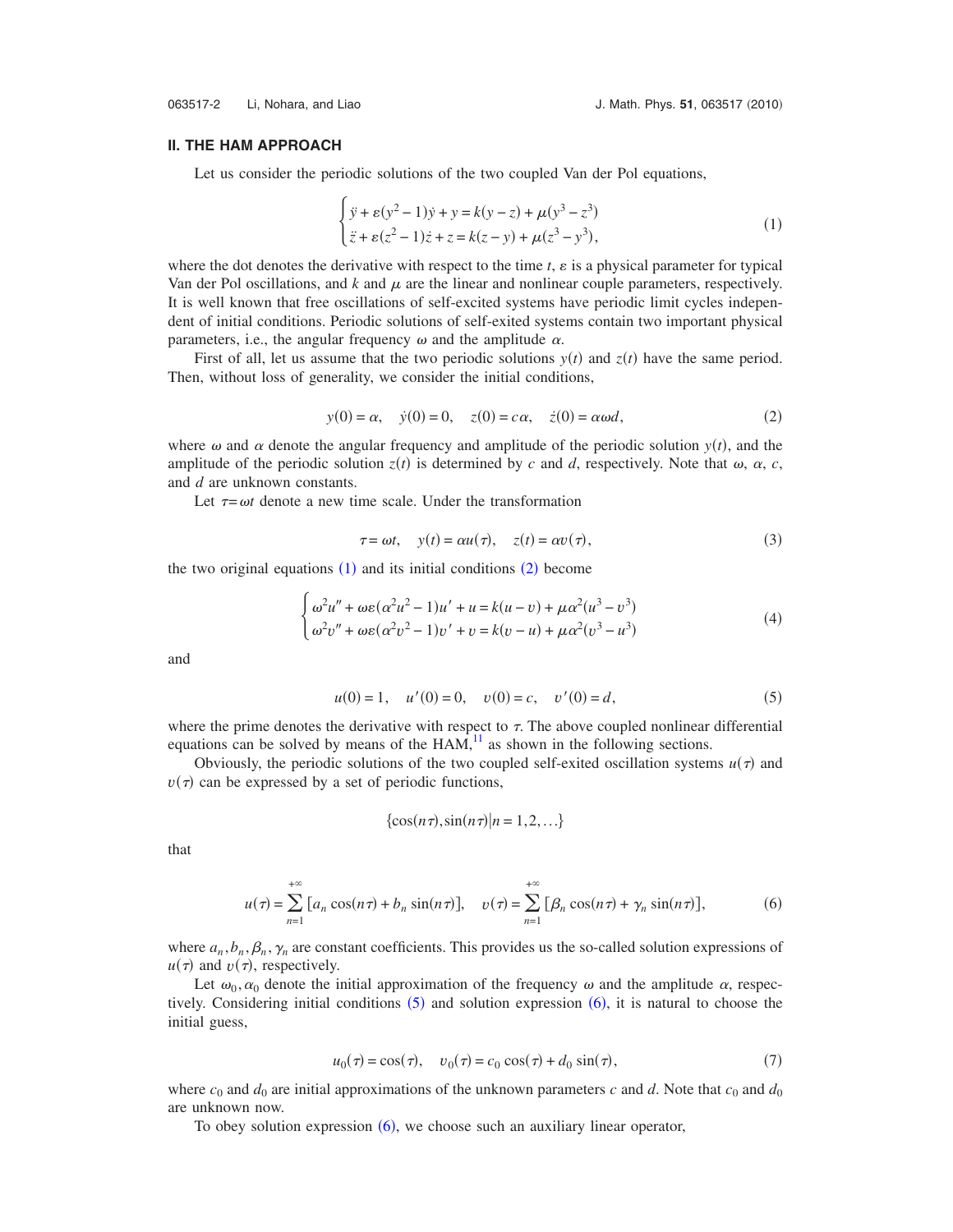<span id="page-2-4"></span>063517-3 Series solutions of coupled Van der Pol equation

J. Math. Phys. 51, 063517 (2010)

$$
\mathcal{L}[\Phi(\tau;q)] = \omega_0^2 \left[ \frac{\partial^2 \Phi(\tau;q)}{\partial \tau^2} + \Phi(\tau;q) \right],\tag{8}
$$

where  $\omega_0$  is an initial guess of the frequency but is unknown right now. Obviously, the above operator has the property

$$
\mathcal{L}(C_1 \sin \tau + C_2 \cos \tau) = 0,
$$

where  $C_1$ ,  $C_2$  are constant coefficients.

According to Eq.  $(4)$  $(4)$  $(4)$ , we define such two nonlinear operators,

$$
\mathcal{N}_{u}[U(\tau;q),V(\tau;q),\Omega(q),A(q)] = \Omega^{2}(q)\frac{\partial^{2}U(\tau;q)}{\partial\tau^{2}} + \varepsilon\Omega(q)(A^{2}(q)U^{2}(\tau;q)-1)\frac{\partial U(\tau;q)}{\partial\tau} + U(\tau;q) - k(U(\tau;q)-V(\tau;q)) - \mu A^{2}(q)(U^{3}(\tau;q)-V^{3}(\tau;q)), \tag{9}
$$

$$
\mathcal{N}_v[V(\tau;q),U(\tau;q),\Omega(q),A(q)] = \Omega^2(q)\frac{\partial^2 V(\tau;q)}{\partial \tau^2} + \varepsilon \Omega(q)(A^2(q)V^2(\tau;q) - 1)\frac{\partial V(\tau;q)}{\partial \tau} + V(\tau;q) -k(V(\tau;q) - U(\tau;q)) - \mu A^2(q)(V^3(\tau;q) - U^3(\tau;q)).
$$
(10)

<span id="page-2-0"></span>Then, let  $q \in [0,1]$  denote the embedding parameter and  $\hbar$  a nonzero auxiliary parameter (called convergence-control parameter). We construct the so-called zeroth-order deformation equation,

$$
(1-q)\mathcal{L}[U(\tau;q) - u_0(\tau)] = q\hbar \mathcal{N}_u[U(\tau;q),V(\tau;q),\Omega(q),A(q)],\tag{11}
$$

$$
(1-q)\mathcal{L}[V(\tau;q)-v_0(\tau)] = q\hbar \mathcal{N}_v[V(\tau;q),U(\tau;q),\Omega(q),A(q)],\tag{12}
$$

subject to the initial conditions,

$$
U(0;q) = 1, \quad \left. \frac{\partial U(\tau;q)}{\partial \tau} \right|_{\tau=0} = 0, \tag{13}
$$

$$
V(0;q) = C(q), \qquad \frac{\partial V(\tau;q)}{\partial \tau}\bigg|_{\tau=0} = D(q). \tag{14}
$$

<span id="page-2-1"></span>Obviously, when  $q=0$ , Eqs.  $(11)$  $(11)$  $(11)$ – $(14)$  $(14)$  $(14)$  have the solution

$$
U(\tau;0) = u_0(\tau) = \cos(\tau), \quad V(\tau;0) = v_0(\tau) = c_0 \cos(\tau) + d_0 \sin(\tau).
$$

<span id="page-2-2"></span>When  $q=1$ , Eqs. ([11](#page-2-0))–([14](#page-2-1)) are equivalent to original equations ([4](#page-1-4)) and ([5](#page-1-2)), provided

$$
U(\tau; 1) = u(\tau), \quad V(\tau; 1) = v(\tau), \tag{15}
$$

$$
\Omega(1) = \omega, \quad A(1) = \alpha, \quad C(1) = c, \quad D(1) = d. \tag{16}
$$

<span id="page-2-3"></span>Therefore, as the embedding parameter *q* increases from 0 to 1,  $U(\tau;q)$  and  $V(\tau;q)$  vary from the initial guesses  $u_0(\tau)$  and  $v_0(\tau)$  to the exact solution  $u(\tau)$  and  $v(\tau)$ , so does  $\Omega(q)$  from  $\omega_0$  to  $\omega$ ,  $A(q)$ from  $\alpha_0$  to  $\alpha$ ,  $C(q)$  from  $c_0$  to  $c$ , and  $D(q)$  from  $d_0$  to  $d$ , respectively.

Expand  $U(\tau; q)$ ,  $V(\tau; q)$ ,  $\Omega(q)$ ,  $A(q)$ ,  $C(q)$ ,  $D(q)$  in the Maclaurin series with respect to *q* as follows:

$$
U(\tau;q) = \sum_{n=0}^{+\infty} u_n(\tau) q^n, \quad V(\tau;q) = \sum_{n=0}^{+\infty} v_n(\tau) q^n,
$$
 (17)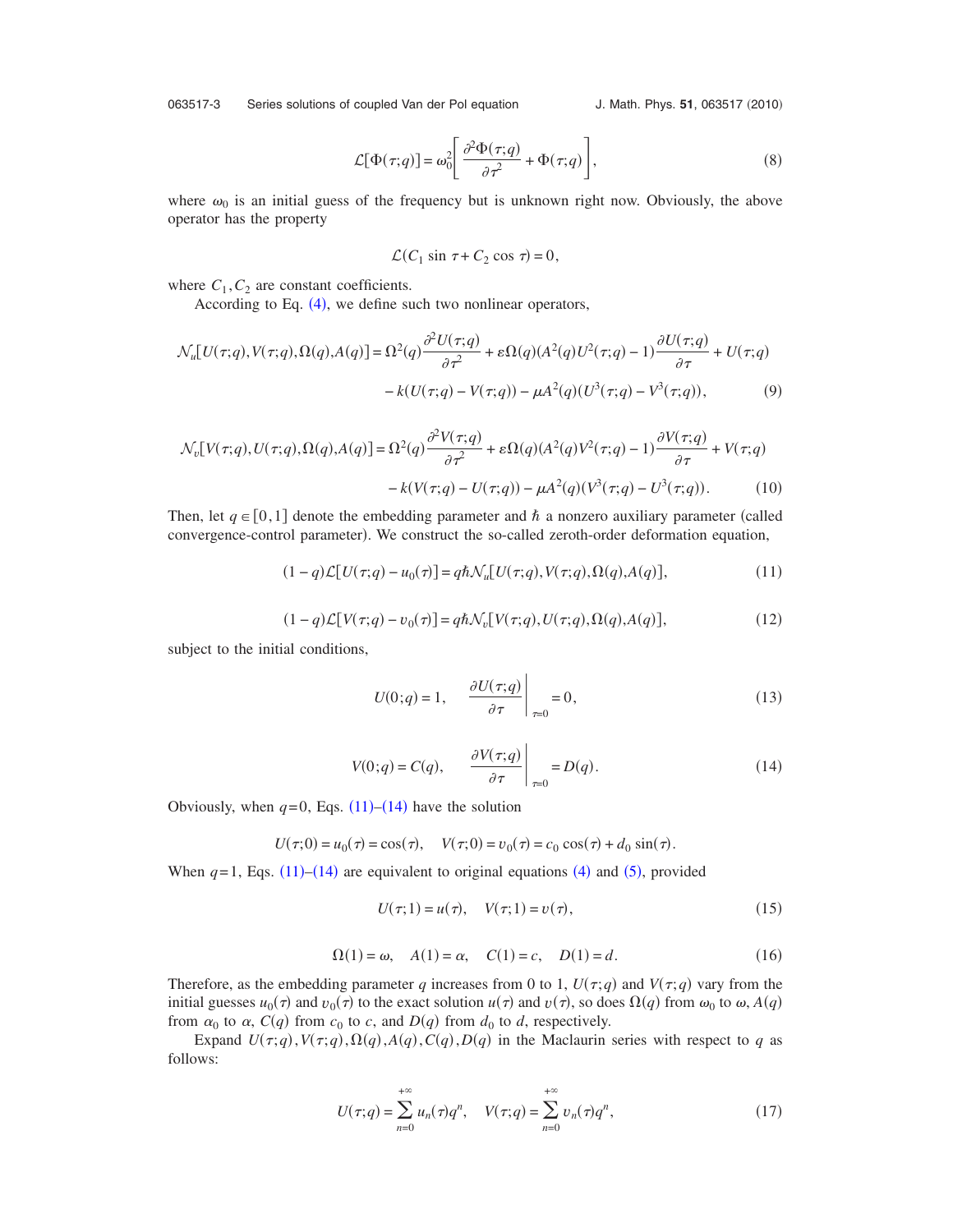063517-4 Li, Nohara, and Liao **J. Math. Phys. 51, 063517** (2010)

$$
\Omega(q) = \sum_{n=0}^{+\infty} \omega_n q^n, \quad A(q) = \sum_{n=0}^{+\infty} \alpha_n q^n,
$$
\n(18)

$$
C(q) = \sum_{n=0}^{+\infty} c_n q^n, \quad D(q) = \sum_{n=0}^{+\infty} d_n q^n,
$$
 (19)

where

$$
u_n(\tau) = \frac{1}{n!} \left. \frac{\partial^n U(\tau; q)}{\partial q^n} \right|_{q=0}, \quad v_n(\tau) = \frac{1}{n!} \left. \frac{\partial^n V(\tau; q)}{\partial q^n} \right|_{q=0},
$$
  

$$
\omega_n = \frac{1}{n!} \left. \frac{\partial^n \Omega(q)}{\partial q^n} \right|_{q=0}, \quad \alpha_n = \frac{1}{n!} \left. \frac{\partial^n A(q)}{\partial q^n} \right|_{q=0},
$$
  

$$
c_n = \frac{1}{n!} \left. \frac{\partial^n C(q)}{\partial q^n} \right|_{q=0}, \quad d_n = \frac{1}{n!} \left. \frac{\partial^n D(q)}{\partial q^n} \right|_{q=0}.
$$

Notice that all of the above series contain the convergence-control parameter  $\hbar$ , whose value we have freedom to choose. Assume that the convergence-control parameter  $\hbar$  is so properly chosen that all these series are convergent at  $q=1$ . Thus, due to ([15](#page-2-2)) and ([16](#page-2-3)), one has at  $q=1$  the homotopy-series solutions,

$$
u(\tau) = \sum_{n=0}^{+\infty} u_n(\tau),
$$
\n(20)

$$
v(\tau) = \sum_{n=0}^{+\infty} v_n(\tau),
$$
\n(21)

$$
\omega = \sum_{n=0}^{+\infty} \omega_n,\tag{22}
$$

$$
\alpha = \sum_{n=0}^{+\infty} \alpha_n,\tag{23}
$$

$$
c = \sum_{n=0}^{+\infty} c_n,\tag{24}
$$

$$
d = \sum_{n=0}^{+\infty} d_n.
$$
 (25)

The *m*th-order approximation are given by

$$
u(\tau) \approx \sum_{n=0}^{m} u_n(\tau), \quad v(\tau) \approx \sum_{n=0}^{m} v_n(\tau), \tag{26}
$$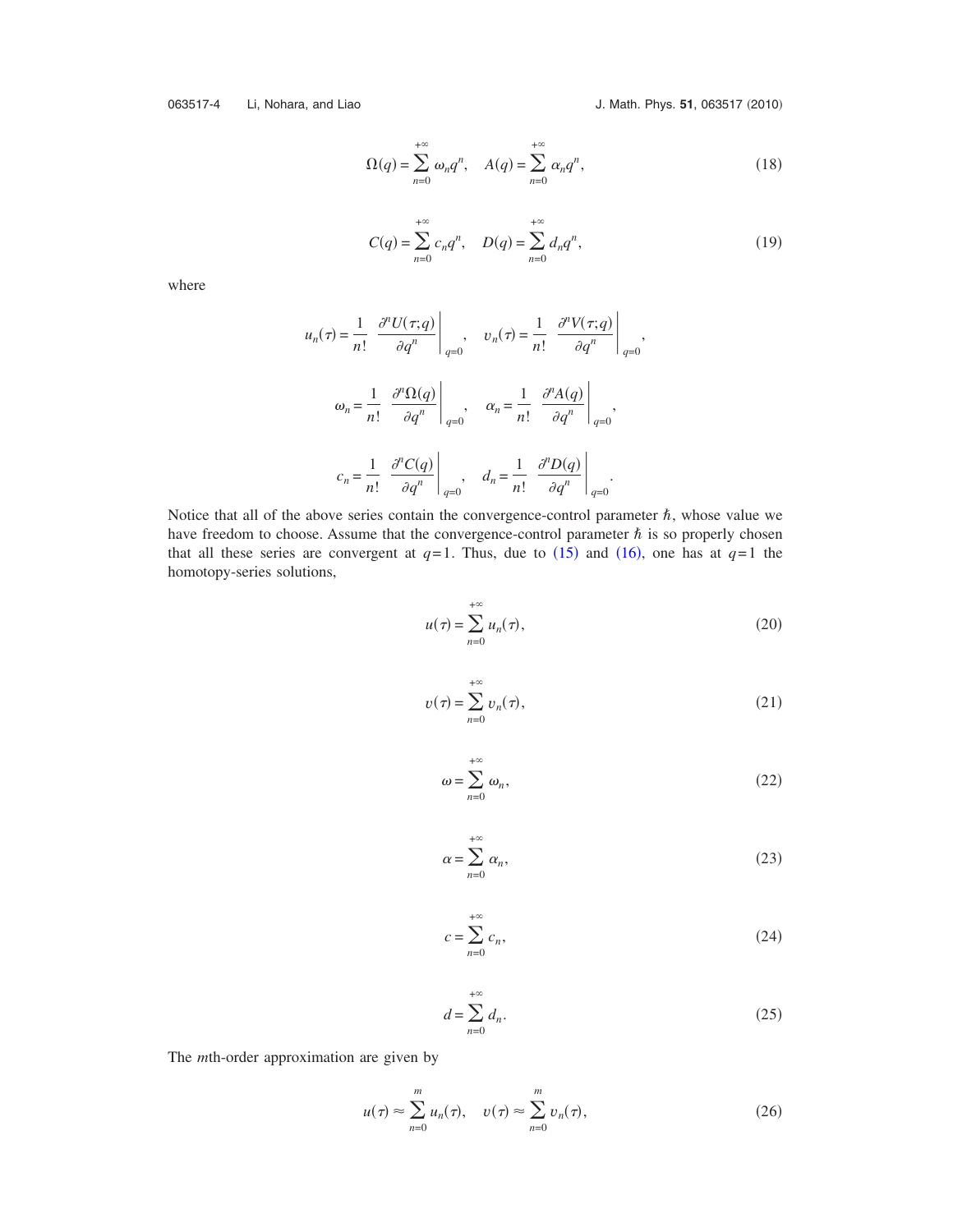063517-5 Series solutions of coupled Van der Pol equation

J. Math. Phys. 51, 063517 (2010)

$$
\omega \approx \sum_{n=0}^{m} \omega_n, \quad \alpha \approx \sum_{n=0}^{m} \alpha_n, \quad c \approx \sum_{n=0}^{m} c_n, \quad d \approx \sum_{n=0}^{m} d_n. \tag{27}
$$

For the sake of simplicity, we can define such vectors,

$$
\vec{u}_n = \{u_0(\tau), u_1(\tau), \dots, u_n(\tau)\}, \quad \vec{v}_n = \{v_0(\tau), v_1(\tau), \dots, v_n(\tau)\},
$$
  

$$
\vec{\alpha}_n = \{\alpha_0, \alpha_1, \dots, \alpha_n\}, \quad \vec{\omega}_n = \{\omega_0, \omega_1, \dots, \omega_n\},
$$
  

$$
\vec{c}_n = \{c_0, c_1, \dots, c_n\}, \quad \vec{d}_n = \{d_0, d_1, \dots, d_n\}.
$$

<span id="page-4-0"></span>Differentiating *n* time equations ([11](#page-2-0))–([14](#page-2-1)) with respect to *q* and then setting  $q=0$  and finally dividing them by *n*!, we have the *n*th-order deformation equation,

$$
\mathcal{L}[u_n(\tau) - \chi_n u_{n-1}(\tau)] = \hbar \mathcal{R}_n^u(\vec{u}_{n-1}, \vec{v}_{n-1}, \vec{\omega}_{n-1}, \vec{\alpha}_{n-1}),
$$
\n(28)

$$
\mathcal{L}[v_n(\tau) - \chi_n v_{n-1}(\tau)] = \hbar \mathcal{R}_n^v(\vec{v}_{n-1}, \vec{u}_{n-1}, \vec{\omega}_{n-1}, \vec{\alpha}_{n-1}),
$$
\n(29)

subject to the initial conditions

$$
u_n(0) = 0, \quad u'_n(0) = 0, \quad v_n(0) = c_n, \quad v'_n(0) = d_n,
$$
\n(30)

<span id="page-4-1"></span>where

$$
\chi_n = \begin{cases} 0, & n \le 1 \\ 1, & n > 1 \end{cases}
$$

and

$$
\mathcal{R}_n^u(\vec{u}_{n-1}, \vec{v}_{n-1}, \vec{\omega}_{n-1}, \vec{\alpha}_{n-1}) = \sum_{i=0}^{n-1} u_{n-1-i}^v W_i + u_{n-1} - \varepsilon F_{n-1}^u + \varepsilon \sum_{i=0}^{n-1} \Delta_i^u F_{n-1-i}^u - k(u_{n-1} - v_{n-1})
$$
\n(31)

$$
-\mu \left( \sum_{i=0}^{n-1} \Delta_i^u u_{n-1-i} - \sum_{i=0}^{n-1} \Delta_i^v v_{n-1-i} \right),\tag{32}
$$

$$
\mathcal{R}_n^v(\vec{u}_{n-1}, \vec{v}_{n-1}, \vec{\omega}_{n-1}, \vec{\alpha}_{n-1}) = \sum_{i=0}^{n-1} v_{n-1-i}'' W_i + v_{n-1} - \varepsilon F_{n-1}^v + \varepsilon \sum_{i=0}^{n-1} \Delta_i^v F_{n-1-i}^v - k(v_{n-1} - u_{n-1})
$$
\n(33)

$$
-\mu \left( \sum_{i=0}^{n-1} \Delta_i^v v_{n-1-i} - \sum_{i=0}^{n-1} \Delta_i^u u_{n-1-i} \right),\tag{34}
$$

with the definitions

$$
W_i = \sum_{j=0}^i \omega_j \omega_{i-j}, \quad F_i^u = \sum_{j=0}^i \omega_j u'_{i-j}, \quad F_i^v = \sum_{j=0}^i \omega_j v'_{i-j},
$$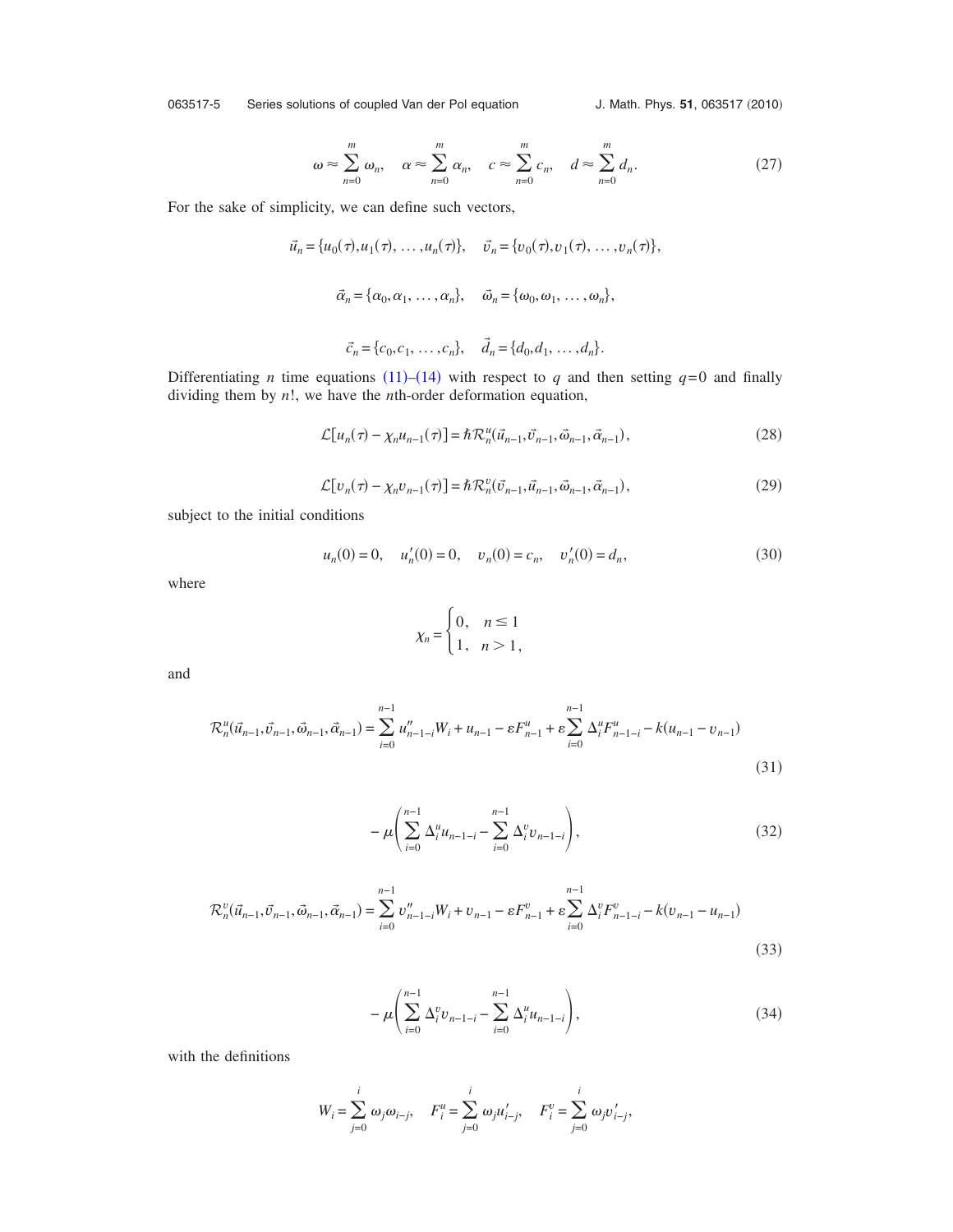063517-6 Li, Nohara, and Liao **J. Math. Phys. 51, 063517** (2010)

$$
A_r^u = \sum_{i=0}^r \alpha_i u_{r-i}, \quad A_r^v = \sum_{i=0}^r \alpha_i v_{r-i},
$$
  

$$
\Delta_i^u = \sum_{j=0}^i A_j^u A_{i-j}^u, \quad \Delta_i^v = \sum_{j=0}^i A_j^v A_{i-j}^v.
$$

Notice that  $\omega_{n-1}$ ,  $\alpha_{n-1}$ ,  $c_{n-1}$ , and  $d_{n-1}$  are unknown now. Due to the rule of solution expression ([6](#page-1-3)) and definition ([8](#page-2-4)) of  $\mathcal{L}$ , solutions of *n*th-order deformation equations ([28](#page-4-0))–([30](#page-4-1)) should not contain the so-called secular terms  $\tau \sin(\tau)$  and  $\tau \cos(\tau)$ . To ensure so, the right-hand side term  $\mathcal{R}_n^u$ and  $\mathcal{R}_n^v$  should not contain the terms  $sin(\tau)$  and  $cos(\tau)$ . Therefore, the coefficients of  $sin(\tau)$  and  $cos(\tau)$  must be zero. So, write the right-hand term as follows:

$$
\mathcal{R}_n^u(\tau) = \sum_{i=0}^{2n+1} \left[ e_{n,i} \cos(i\tau) + f_{n,i} \sin(i\tau) \right],\tag{35}
$$

$$
\mathcal{R}_n^v(\tau) = \sum_{j=0}^{2n+1} \left[ g_{n,j} \cos(j\tau) + h_{n,j} \sin(j\tau) \right],\tag{36}
$$

where the coefficients  $e_{n,i}$ ,  $f_{n,i}$ ,  $g_{n,j}$ , and  $h_{n,j}$  are given by

$$
e_{n,i} = \frac{1}{\pi} \int_0^{2\pi} \mathcal{R}_n^u(\tau) \cos(i\tau) d\tau, \quad f_{n,i} = \frac{1}{\pi} \int_0^{2\pi} \mathcal{R}_n^u(\tau) \sin(i\tau) d\tau,
$$
  

$$
g_{n,j} = \frac{1}{\pi} \int_0^{2\pi} \mathcal{R}_n^v(\tau) \cos(j\tau) d\tau, \quad h_{n,j} = \frac{1}{\pi} \int_0^{2\pi} \mathcal{R}_n^v(\tau) \sin(j\tau) d\tau.
$$

When  $i=1$  and  $j=1$ , one gains four algebraic equations,

$$
e_{n,1}(\vec{c}_{n-1},\vec{d}_{n-1},\vec{\omega}_{n-1},\vec{\alpha}_{n-1}) = 0, \quad f_{n,1}(\vec{c}_{n-1},\vec{d}_{n-1},\vec{\omega}_{n-1},\vec{\alpha}_{n-1}) = 0,
$$
\n(37)

$$
g_{n,1}(\vec{c}_{n-1}, \vec{d}_{n-1}, \vec{\omega}_{n-1}, \vec{\alpha}_{n-1}) = 0, \quad h_{n,1}(\vec{c}_{n-1}, \vec{d}_{n-1}, \vec{\omega}_{n-1}, \vec{\alpha}_{n-1}) = 0.
$$
 (38)

which determine the unknown  $\alpha_{n-1}$ ,  $\omega_{n-1}$ ,  $c_{n-1}$ , and  $d_{n-1}(n \ge 1)$ . Thereafter, it is easy to gain the solution of linear equations ([28](#page-4-0))–([30](#page-4-1)). In this way, one can gain  $u_n(\tau)$ ,  $v_n(\tau)$ ,  $\omega_{n-1}$ ,  $\alpha_{n-1}$ ,  $c_{n-1}$ and  $d_{n-1}(n=1,2,3,...)$ , successfully.

When  $n=1$ , we have

$$
R_1^u = e_{1,1} \cos(\tau) + e_{1,3} \cos(3\tau) + f_{1,1} \sin(\tau) + f_{1,3} \sin(3\tau),
$$
  

$$
R_1^v = g_{1,1} \cos(\tau) + g_{1,3} \cos(3\tau) + h_{1,1} \sin(\tau) + h_{1,3} \sin(3\tau).
$$

To avoid the so-called secular terms, we must have

$$
e_{1,1} = 0
$$
,  $f_{1,1} = 0$ ,  $g_{1,1} = 0$ ,  $h_{1,1} = 0$ ,

i.e.,

$$
-\omega_0^2 + 1 - k + kc_0 + \frac{3}{4}\mu\alpha_0^2(c_0^3 + c_0d_0^2 - 1) = 0,
$$
  

$$
-\frac{1}{4}\varepsilon\alpha_0^2\omega_0 + \varepsilon\omega_0 + kd_0 + \frac{3}{4}\mu\alpha_0^2(c_0^2d_0 + d_0^3) = 0,
$$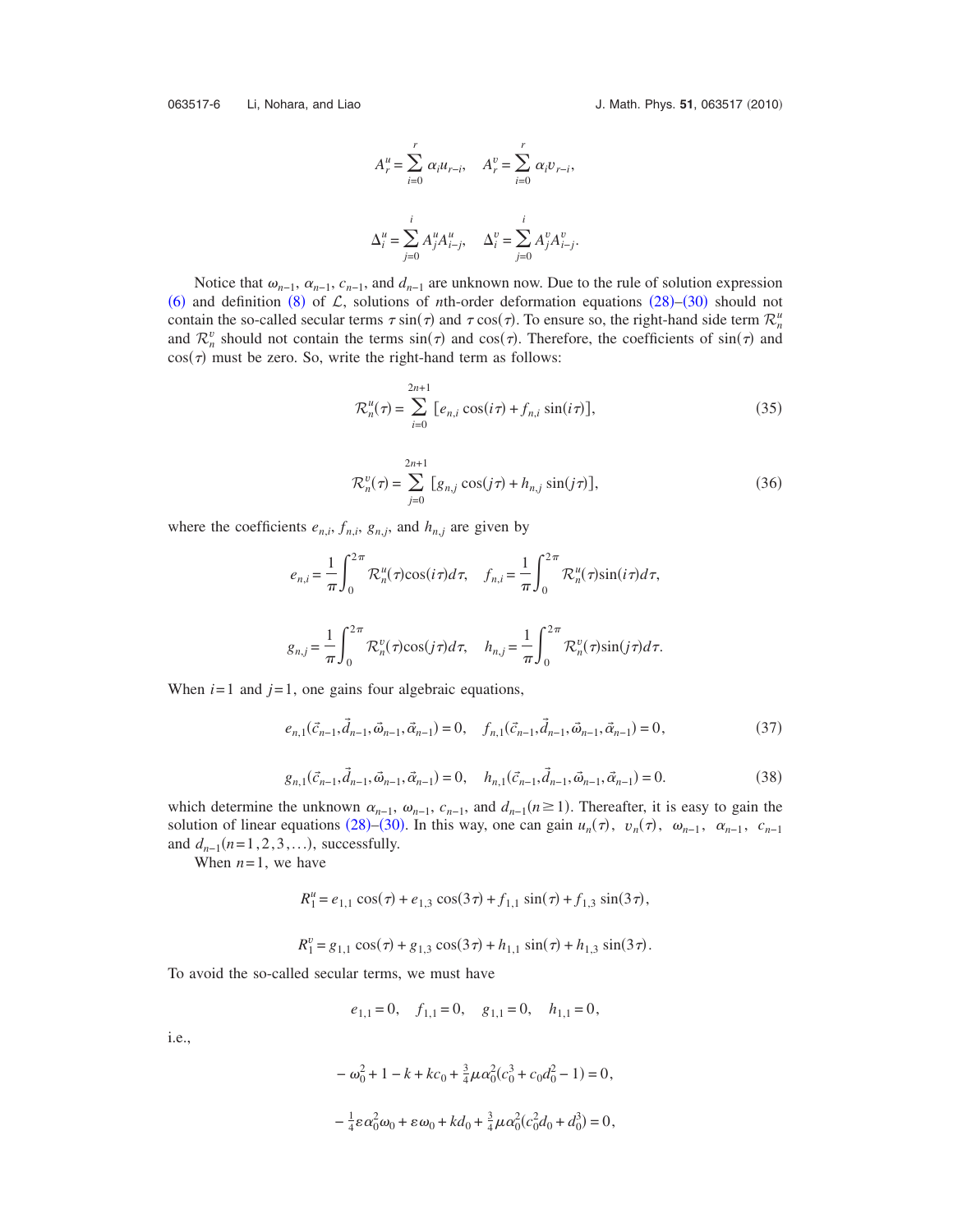<span id="page-6-1"></span>

FIG. 1. (Color online) The curve  $\varepsilon \sim \omega$  and  $\varepsilon \sim \alpha$  by HAM-Padé approximation for the in-phase case. Filled circles: [10,10] HAM-Padé approximation; line: [15,15] HAM-Padé approximation.

$$
- \omega_0^2 c_0 + \frac{1}{4} \varepsilon \alpha_0^2 \omega_0 c_0^2 d_0 + \frac{1}{4} \varepsilon \alpha_0^2 \omega_0 d_0^3 - \varepsilon \omega_0 d_0 + (1 - k)c_0 + k - \frac{3}{4} \mu \alpha_0^2 (c_0^3 + c_0 d_0^2 - 1) = 0,
$$
  

$$
- \omega_0^2 d_0 - \frac{1}{4} \varepsilon \alpha_0^2 \omega_0 d_0^2 c_0 - \frac{1}{4} \varepsilon \alpha_0^2 \omega_0 c_0^3 + \varepsilon \omega_0 c_0 + (1 - k)d_0 - \frac{3}{4} \mu \alpha_0^2 (c_0^2 d_0 + d_0^3) = 0.
$$

<span id="page-6-0"></span>The above set of algebraic equations have only two real solutions,

$$
\alpha_0 = 2, \quad \omega_0 = 1, \quad c_0 = 1, \quad d_0 = 0,\tag{39}
$$

<span id="page-6-2"></span>and

$$
\alpha_0 = 2, \quad \omega_0 = \sqrt{1 - 2k - 6\mu}, \quad c_0 = -1, \quad d_0 = 0.
$$
\n(40)

It is found that

$$
c_m = 0, \quad d_m = 0, \quad m \ge 1,
$$

in the two cases mentioned above. So, there are a periodic solution given by  $c = c_0 = 1$ ,  $d = 0$ , and a periodic solution given by  $c = c_0 = -1$ ,  $d = 0$ , respectively. In case of  $c_0 = 1$  and  $d_0 = 0$ , the two periodic solutions have the same amplitude and the same frequency without phase difference, and therefore are "in phase." In case of  $c_0 = -1$  and  $d_0 = 0$ , the two periodic solutions have the same frequency and the same amplitude but with a phase difference  $\pi$ , and thus are "out of phase." We will show this point later in details. Note that, in case of in-phase oscillations  $(c_0=1)$ , both of  $\omega_0$ and  $\alpha_0$  are independent of the two couple parameters *k* and  $\mu$ . However, in case of out-of-phase oscillations  $(c_0 = -1)$ , the initial guess  $\omega_0$  is a function of *k* and  $\mu$ , which indicates that the out-of-phase oscillations exist only when

$$
k+3\mu\leq \frac{1}{2}.
$$

#### **III. PERIODIC OSCILLATIONS**

#### **A. In-phase periodic oscillations**

Using ([39](#page-6-0)) as the initial guess, we have the fifth-order homotopy analysis approximation of the frequency  $\omega$  and amplitude  $\alpha$  of the in-phase periodic oscillations,

$$
\omega = 1 + \hbar \left( \frac{5}{16} + \frac{5}{8} \hbar + \frac{5}{8} \hbar^2 + \frac{5}{16} \hbar^3 + \frac{1}{16} \hbar^4 \right) \varepsilon^2 + \hbar^2 \left( \frac{15}{256} + \frac{185}{1536} \hbar + \frac{95}{1024} \hbar^2 + \frac{13}{512} \hbar^3 \right) \varepsilon^4
$$
  
+ 
$$
\hbar^3 \left( \frac{25}{4096} + \frac{475}{49152} \hbar + \frac{3115}{884736} \hbar^2 \right) \varepsilon^6 + \hbar^4 \left( \frac{175}{524288} + \frac{455}{1572864} \hbar \right) \varepsilon^8 + \frac{63}{8388608} \hbar^5 \varepsilon^{10}, \tag{41}
$$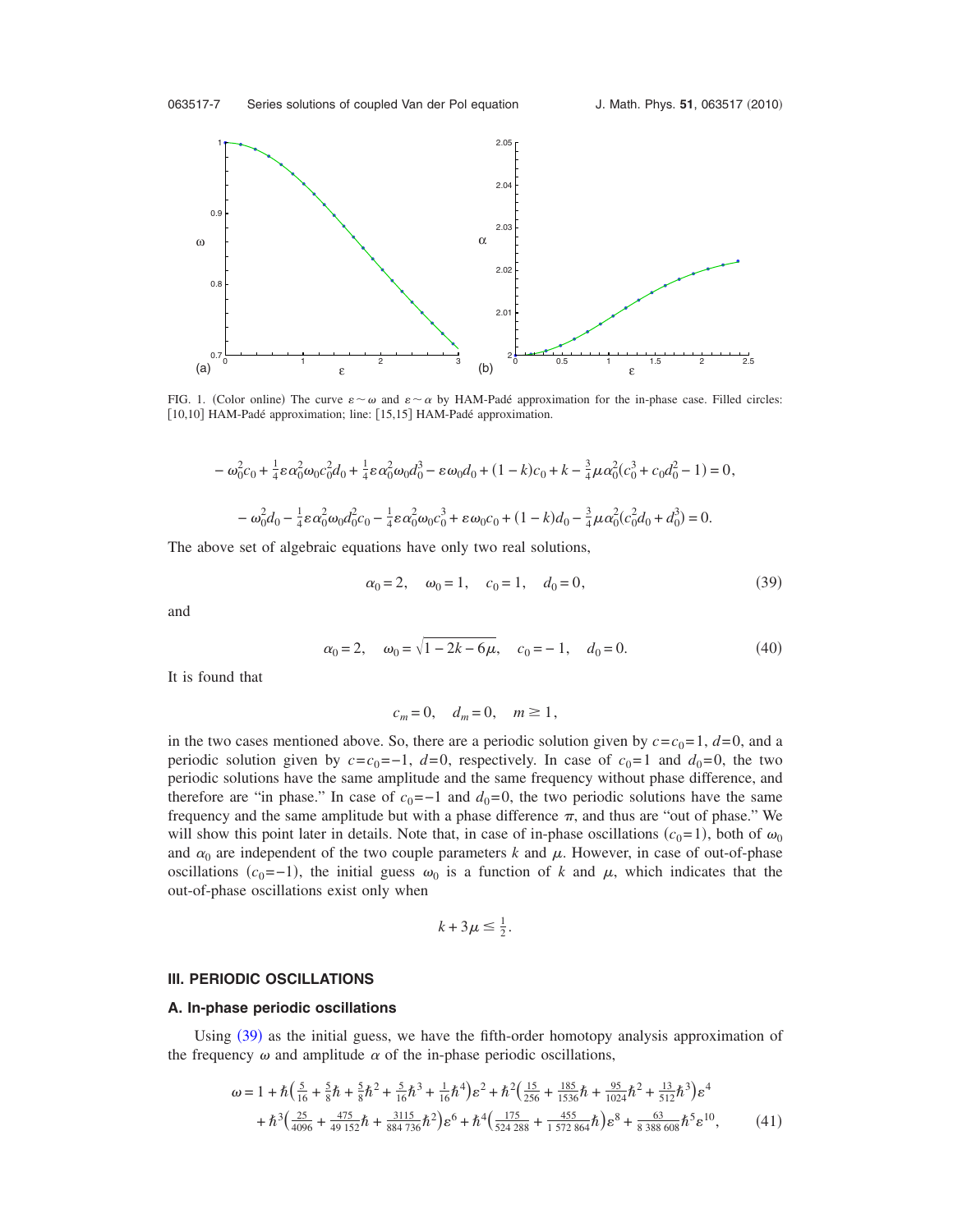<span id="page-7-0"></span>

FIG. 2. (Color online) Comparison of the homotopy approximation and numerical result for  $\varepsilon = 1$ ,  $k = \frac{1}{4}$ ,  $\mu = -1$ . Filled circles: tenth-order homotopy approximation when  $\hat{h}$  =−0.14; line: numerical result.

$$
\alpha = 2 + \hbar^2 \left( \frac{5}{48} + \frac{5}{24} \hbar + \frac{5}{32} \hbar^2 + \frac{1}{24} \hbar^3 \right) \varepsilon^2 + \hbar^3 \left( \frac{5}{384} + \frac{1847}{110592} \hbar + \frac{767}{138240} \hbar^2 \right) \varepsilon^4 + \hbar^4 \left( \frac{5}{614} + \frac{571}{1105920} \hbar \right) \varepsilon^6 + \frac{1}{49152} \hbar^5 \varepsilon^8.
$$
\n(42)

It is found that both the frequency  $\omega$  and the amplitude  $\alpha$  of the in-phase periodic oscillations are *independent* of *k* and  $\mu$ . So, do the two corresponding periodic solutions  $y(t)$  and  $z(t)$ . Therefore, the two Van der Pol equations are, in fact, decoupled. Note that these approximations contain the convergence-control parameter  $\hbar$ , which can be used to control the convergence of  $\omega$  and  $\alpha$ , as pointed by Liao.<sup>8[–14](#page-10-5)</sup> Besides, the so-called homotopy-Padé technique<sup>11,[12](#page-10-11)</sup> can be used to accelerate the convergence of the series result, as shown in Fig. [1.](#page-6-1) Obviously, as  $\varepsilon$  increases, the angular frequency  $\omega$  of the periodic solutions decreases rapidly, but the amplitude increases slightly. These results are exactly the same as a single Van der Pol oscillator, and thus we do not discuss them anymore. Here, we just emphasize that the two coupled Van der Pol equations are decoupled in the case of the in-phase periodic oscillations, even if there exists a nonlinear couple term  $\mu$ .

#### **B. Out-of-phase periodic oscillations**

Using ([40](#page-6-2)) as the initial guess, we obtain the second-order approximations of  $\omega$  and  $\alpha$  of out-of-phase periodic oscillations,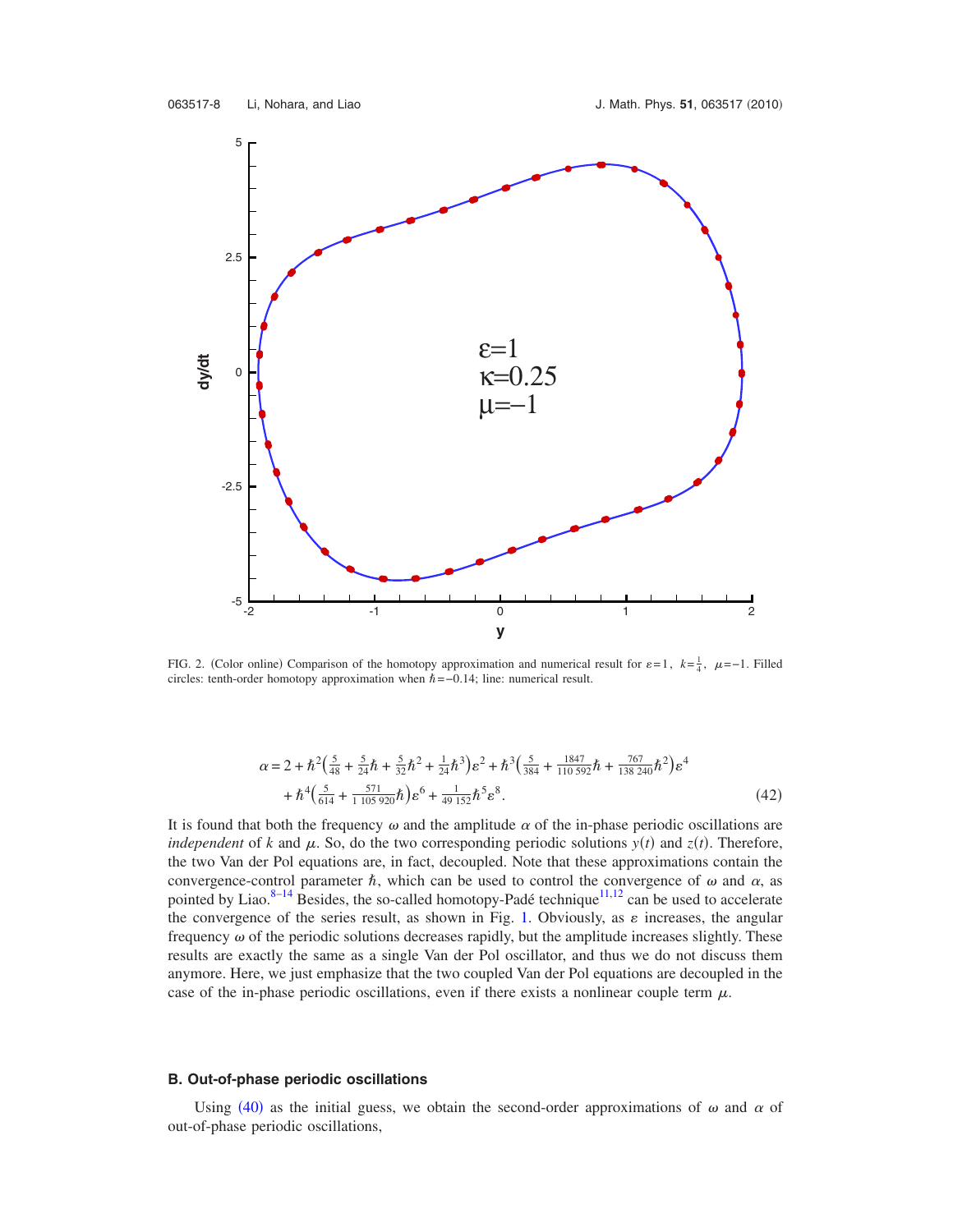<span id="page-8-0"></span>

FIG. 3. (Color online) Comparison of HAM approximation time-history curves and numerical results of *y* and *z* when  $\varepsilon = 1$ ,  $k = \frac{1}{4}$ ,  $\mu = -1$ . solid line: tenth-order homotopy approximation of *y*(*t*) when  $\hbar = -0.14$ ; dash Line: tenth-order homotopy approximation of  $z(t)$  when  $\hbar = -0.14$ .

$$
\omega = \frac{1}{512} \frac{\omega_0}{(-1+2k+6\mu)^2} [43\ 632\hbar^2\mu^4 - \hbar(13\ 824 + 14\ 400\hbar + 7920\epsilon^2\hbar - 28\ 800k\hbar)\mu^3
$$
  
+  $(4608k^2\hbar^2 - \hbar(4608 + 4608\hbar + 7440\epsilon^2\hbar)k + 2304\hbar + 108\epsilon^4\hbar^2 + 3720\epsilon^2\hbar^2 + 1152\hbar^2$   
+  $2304\epsilon^2\hbar + 18\ 432)\mu^2 - (2368\epsilon^2\hbar^2k^2 - (12\ 288 + 1536\epsilon^2\hbar + 2368\epsilon^2\hbar^2 + 72\epsilon^4\hbar^2)k + 768\epsilon^2\hbar$   
+  $36\epsilon^4\hbar^2 + 6144 + 592\epsilon^2\hbar^2)\mu - 256\epsilon^2\hbar^2k^3 + (384\epsilon^2\hbar^2 + 256\epsilon^2\hbar + 2048 + 12\epsilon^4\hbar^2)k^2 - (2048$   
+  $192\epsilon^2\hbar^2 + 256\epsilon^2\hbar + 12\epsilon^4\hbar^2)k + 512 + 32\epsilon^2\hbar^2 + 3\epsilon^4\hbar^2 + 64\epsilon^2\hbar],$  (43)

$$
\alpha = 2 - \frac{\hbar^2 \varepsilon^2}{96} (2k - 1) - \hbar \left( \frac{1}{2} - k\hbar + \frac{1}{16} \varepsilon^2 \hbar + \frac{1}{2} \hbar + \frac{1}{2} \right) \mu + \frac{49}{16} \hbar^2 \mu^2,
$$
 (44)

where  $\omega_0 = \sqrt{1-2k-6\mu}$ . So, in the case of out-of-phase periodic oscillations, the two periodic solutions are strongly coupled and influenced by the two couple parameters  $k$  and  $\mu$ . This is essentially different from the in-phase case.

<span id="page-8-1"></span>

FIG. 4. (Color online) The curve  $\varepsilon \sim \omega$  and  $\varepsilon \sim \alpha$  by HAM-Padé approximation in the out-of-phase case when *k*  $= 0.1, \mu = 0$ . Filled circles: [5,5] HAM-Padé approximation; line: [10,10] HAM-Padé approximation.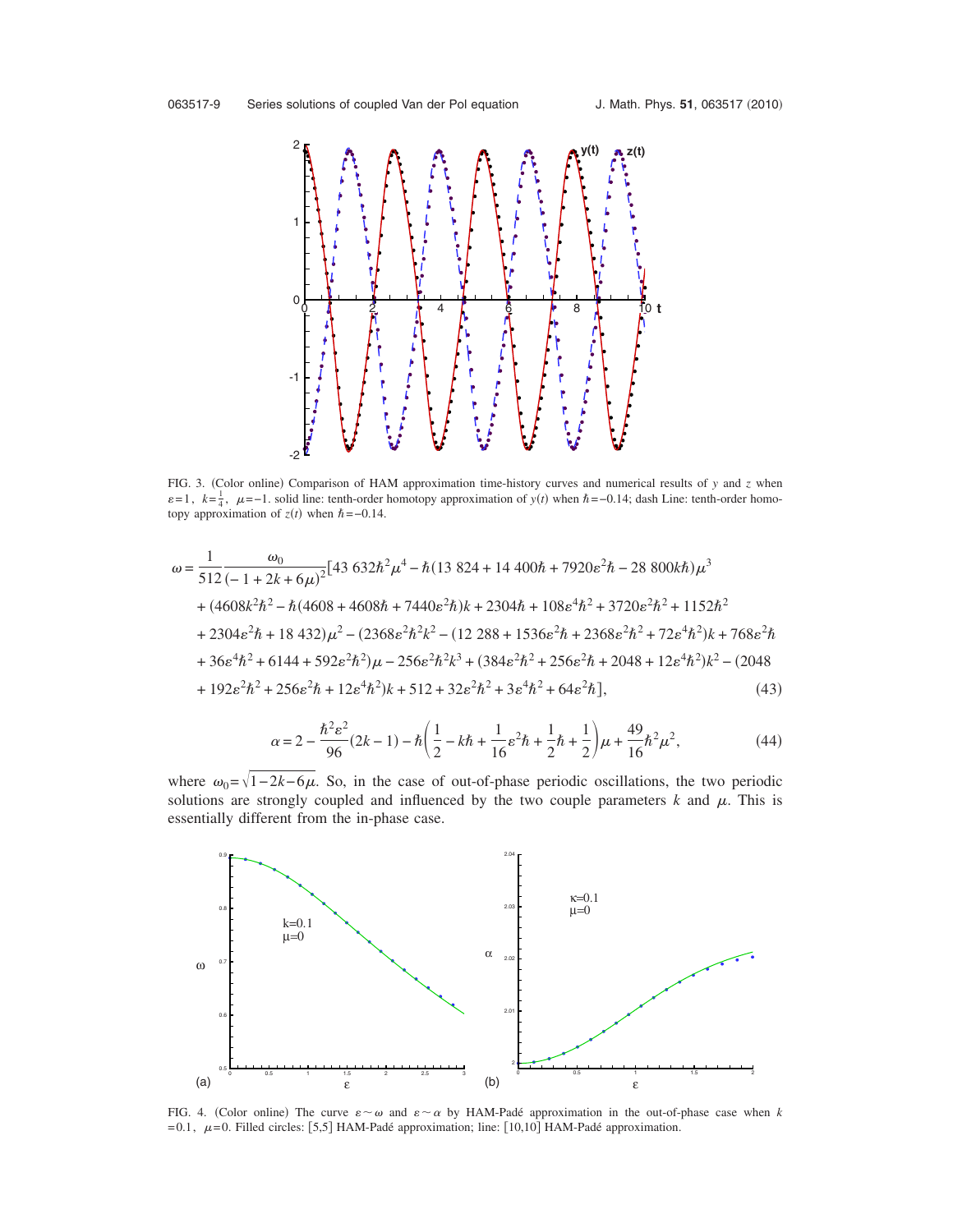<span id="page-9-0"></span>

FIG. 5. (Color online) The curve  $k \sim \omega$  and  $k \sim \alpha$  by HAM-Padé approximation in the out-of-phase case when  $\varepsilon = 1$ ,  $\mu$ =0. Filled circles: 5,5 HAM-Padé approximation; line: 10,10 HAM-Padé approximation.

Our approach can give convergent series in general cases. For example, in case of  $\varepsilon = 1$ , *k*  $=\frac{1}{4}$  $\frac{1}{4}$ ,  $\mu$ =-1, our series solution agrees well with numerical ones, as shown in Fig. [2.](#page-7-0) It is found that the two periodic solutions have indeed a phase difference  $\pi$ , i.e.,  $y(t) + z(t) = 0$ , as shown in Fig. [3.](#page-8-0)

The influence of the physical parameter  $\varepsilon$  and the two couple parameters  $k, \mu$  on the out-ofphase periodic oscillations are investigated. For given couple parameters  $k$  and  $\mu$ , the frequency of the coupled periodic solutions decreases monotonously, but the amplitude  $\alpha$  increases slightly, when the nonlinearity parameter  $\varepsilon$  increases, as shown in Fig. [4.](#page-8-1) For given  $\varepsilon$  and  $\mu$ , the frequency decreases monotonously but the amplitude  $\alpha$  increases slightly, when linear couple parameter  $k$ increases, as shown in Fig. [5.](#page-9-0) For given  $\varepsilon$  and  $k$ , the frequency also decreases monotonously but the amplitude  $\alpha$  increases slightly, when cubic couple parameter  $\mu$  increases, as shown in Fig. [6.](#page-9-1) Note that the cubic couple parameter  $\mu$  has larger influence on the out-of-phase periodic oscillations than the linear couple parameter  $k$ , as shown in Figs. [5](#page-9-0) and [6.](#page-9-1)

Therefore, in the case of out-of-phase oscillations, the two couple periodic solutions are strongly influenced by the two couple parameters, and the influence becomes stronger as the two couple parameters  $k$  and  $\mu$  increase. So, we can control and/or adjust the frequency and amplitude of the out-of-phase periodic solutions of the two-coupled Van der Pol equations by means of the

<span id="page-9-1"></span>

FIG. 6. (Color online) The approximate curve  $\mu \sim \omega$  and  $\mu \sim \alpha$  by HAM-Padé approximation in the out-of-phase case when  $\varepsilon=1$ ,  $k=0$ . Filled circles: [4,4] HAM-Padé approximation; line: [5,5] HAM-Padé approximation.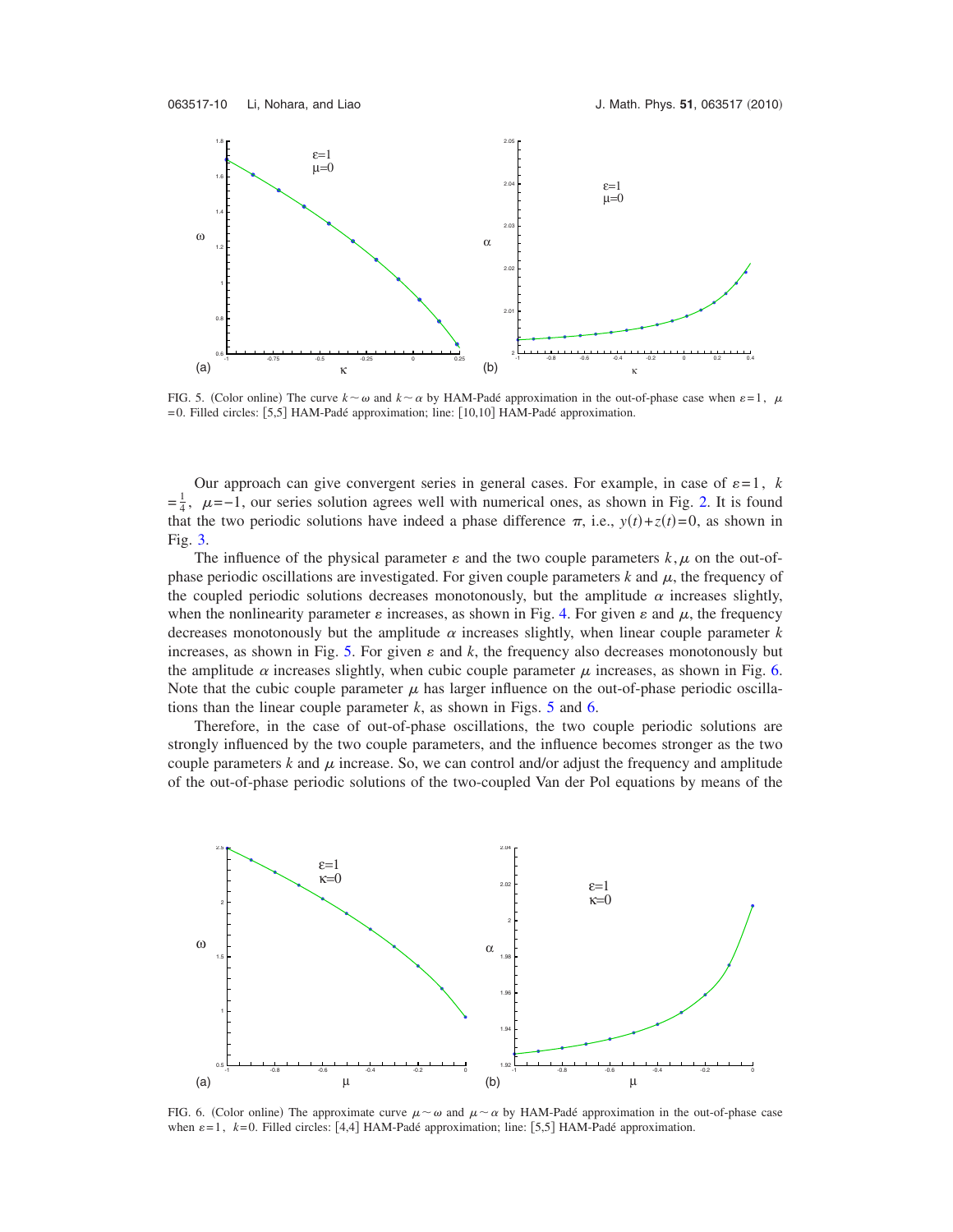two couple parameters  $k$  and  $\mu$ . However, we cannot change the frequency and amplitude of the in-phase periodic solutions, which are decoupled and have nothing to do with the two couple parameters  $k$  and  $\mu$ .

All above mentioned are under the assumption that the two periodic solutions have the same frequency. In a similar way, we also investigate the case that the frequency of the periodic solution  $z(t)$  is integer times of that for  $y(t)$ , and it is found that no periodic solutions exist in these cases. Therefore, there exist only either in-phase or out-of-phase periodic solutions for the two coupled Van der Pol equations.

# **IV. CONCLUSION AND DISCUSSION**

Nohara and Arimoto<sup>7</sup> proved that the two linearly coupled Van der Pol equations have either in-phase or out-of-phase periodic solutions. In this paper, we consider the periodic solutions of two coupled Van der Pol equations which are connected by a linear and a cubic couple term. The analytic method for strongly nonlinear problems, namely, the HAM, is applied to get series solutions. Different from other analytic techniques, the HAM provides us a convenient way to guarantee the convergence of solutions series. Therefore, using the HAM as an analytic tool, we find out all possible periodic solutions of the two coupled Van der Pol equations. It is found that there exist either in-phase or out-of-phase periodic solutions even for two Van der Pol equations with a cubic couple term. Mathematically, our approach has general meanings.

For the in-phase oscillations, the two periodic solutions are exactly the same, i.e.,  $y(t) = z(t)$ , but decoupled, because the corresponding frequency and amplitude are independent of the two couple parameters  $k$  and  $\mu$ . In this case, it is impossible to adjust the frequency and amplitude of the periodic solutions by means of changing the values of  $k$  and  $\mu$ . However, for the out-of-phase oscillations, the two periodic solutions have the same frequency and the same amplitude but with a phase difference  $\pi$ , i.e.,  $y(t) + z(t) = 0$ , and besides are strongly coupled. In this case, it is found that the frequency decreases monotonously but the amplitude  $\alpha$  increases slightly, when the two couple parameters increase. So, for the out-of-phase oscillations, we can adjust the frequency and amplitude by changing the two couple parameters  $k$  and  $\mu$ . This conclusion might be useful in practice.

## **ACKNOWLEDGMENTS**

This work is partly supported by National Natural Science Foundation of China (Approval No. 10872129) and State Key Lab of Ocean Engineering (Approval No. GKZD010002).

<sup>4</sup> N. N. Bogoliubov and Y. A. Mitropolsky, *Asymptotic Methods in the Theory of Nonlinear Oscillations* (Gordon and Breach, New York, 1961).

<span id="page-10-2"></span><sup>6</sup> R. E. Mickens, *An Introduction to Nonlinear Oscillations* (Cambridge University Press, Cambridge, 1981).

<span id="page-10-3"></span> $B^{\prime}$ B. T. Nohara and A. Arimoto, [Ukr. Math. J.](http://dx.doi.org/10.1007/s11253-010-0278-x) **61**, 1311 (2009).

- <span id="page-10-4"></span>S. J. Liao, "The proposed homotopy analysis technique for the solution of nonlinear problems," Ph.D. thesis, Shanghai Jiao Tong University, 1992.
- <sup>9</sup> S. J. Liao, [Int. J. Non-linear Mech.](http://dx.doi.org/10.1016/S0020-7462(96)00101-1) 32, 815 (1997)
- <sup>10</sup> S. J. Liao, [Int. J. Non-linear Mech.](http://dx.doi.org/10.1016/S0020-7462(98)00056-0) **34**, 759 (1999).
- <span id="page-10-10"></span><sup>11</sup> S. J. Liao, *Beyond Perturbation: Introduction to the Homotopy Analysis Method* (Chapman and Hall, London/CRC, Boca Raton, 2003).
- <span id="page-10-11"></span><sup>12</sup>S. J. Liao, [Appl. Math. Comput.](http://dx.doi.org/10.1016/S0096-3003(02)00790-7) **147**, 499 (2004).
- <span id="page-10-8"></span><sup>13</sup> S. J. Liao and Y. Tan, [Stud. Appl. Math.](http://dx.doi.org/10.1111/j.1467-9590.2007.00387.x) **119**, 297 (2007).
- <span id="page-10-5"></span><sup>14</sup> S. J. Liao, [Commun. Nonlinear Sci. Numer. Simul.](http://dx.doi.org/10.1016/j.cnsns.2008.04.013) **14**, 983 (2009).
- <sup>14</sup> S. J. Liao, Commun. Nonlinear Sci. Numer. Simul. **14**, 983 (2009).<br><sup>15</sup>M. Von Dyke, *Perturbation Methods in Fluid Mechanics* (The Parabolic, Stanford, CA, 1975) <sup>13</sup> M. Von Dyke, *Perturbation Methods in Fluid Mechanics* (The Parabolic, Stanford, CA, 1975).<br><sup>16</sup> J. A. Murdock, *Perturbations: Theory and Methods* (Wiley, New York, 1991).
- 
- <span id="page-10-6"></span><sup>16</sup> J. A. Murdock, *Perturbations: Theory and Methods* (Wiley, New York, 1991).<br><sup>17</sup>E. J. Hinch, *Perturbation Methods*, Cambridge Texts in Applied Mathematics (Cambridge University Press, Cambridge,  $1991.$ 1991).<br><sup>18</sup> A. H. Nayfeh, *Perturbation Methods* (Wiley, New York, 2000)
- <span id="page-10-7"></span><sup>18</sup> A. H. Nayfeh, *Perturbation Methods* (Wiley, New York, 2000).<br><sup>19</sup> S. J. Liao, [Int. J. Heat Mass Transfer](http://dx.doi.org/10.1016/j.ijheatmasstransfer.2005.01.005) **48**, 2529 (2005).
- <span id="page-10-9"></span><sup>19</sup> S. J. Liao, Int. J. Heat Mass Transfer 48, 2529 (2005).

<span id="page-10-0"></span><sup>&</sup>lt;sup>1</sup>B. van del Pol, Philos. Mag. **43**, 700 (1922).

<span id="page-10-1"></span><sup>&</sup>lt;sup>2</sup>C. M. Andersen and J. F. Geer, [SIAM J. Appl. Math.](http://dx.doi.org/10.1137/0142047) **42**, 678 (1982).

<sup>&</sup>lt;sup>3</sup>M. B. Dadfar, J. F. Geer, and C. M. Andersen, [SIAM J. Appl. Math.](http://dx.doi.org/10.1137/0144063) **44**, 881 (1984).

 ${}^{5}$ A. H. Nayfeh, J. Math. and Phys. **44**, 368 (1965).